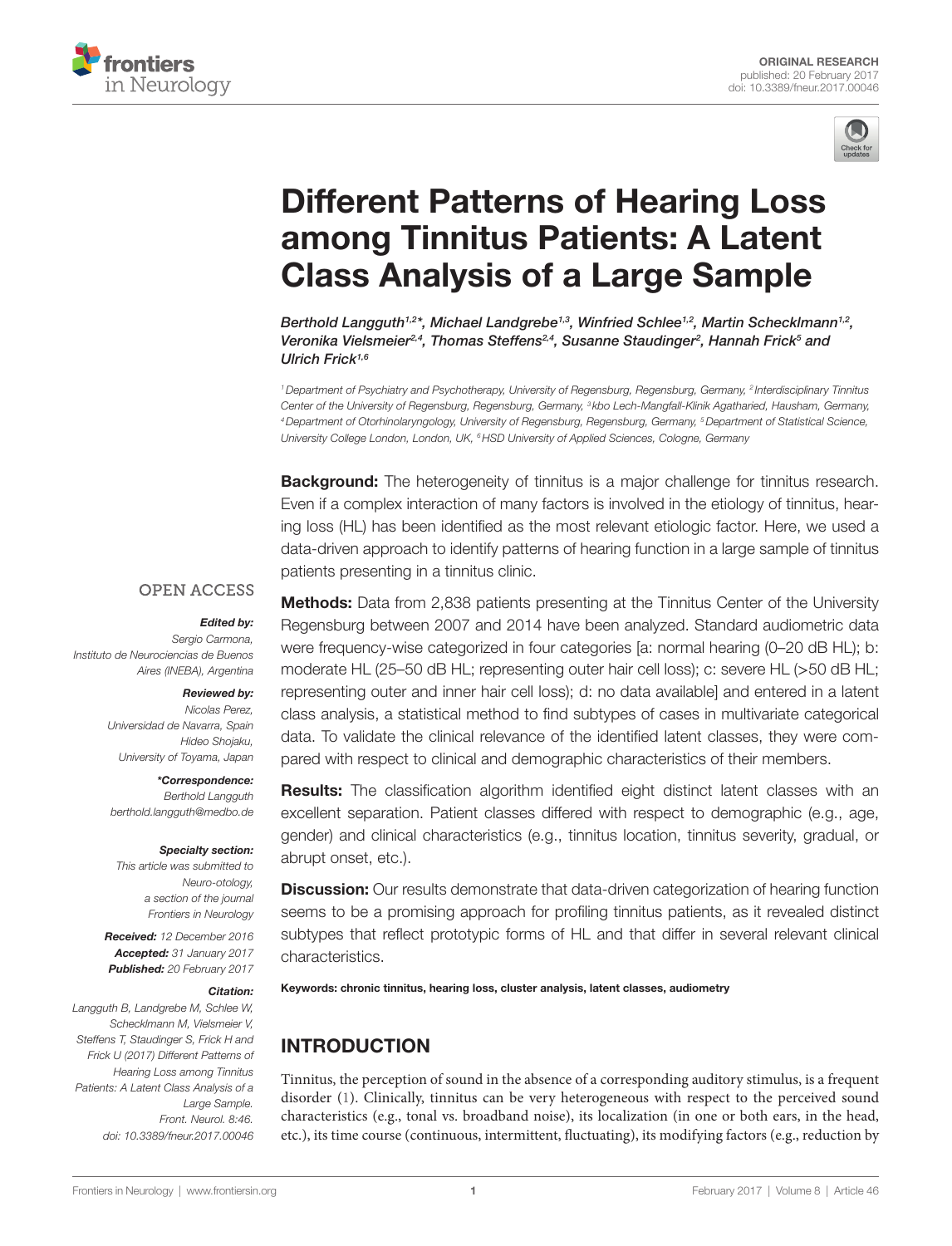masking), and its comorbidities (hyperacusis, depression, insomnia). This clinical heterogeneity is paralleled by heterogeneity in tinnitus pathophysiology. Recent pathophysiological models assume that tinnitus emerges as a clinical symptom as result of abnormal activation of different overlapping and interacting brain networks ([2](#page-7-1)). Abnormally activated networks in tinnitus patients include the auditory, attention, salience, and distress networks. The activation pattern varies from patient to patient and reflects the individuals' symptoms ([3](#page-7-2), [4\)](#page-7-3). As an example, distressed and not distressed tinnitus patients differ in their activation of the cortical stress-related network [\(5\)](#page-7-4).

Among other factors, the large heterogeneity of the tinnitus patient population represents a major barrier for the development of effective tinnitus treatments [see, e.g., Ref. ([4](#page-7-3)) for a review]. The heterogeneity of tinnitus can be described on various dimensions such as its etiology, perceptual characteristics of the sound (i.e., pitch and loudness), time since onset, continuous or intermittent, levels of conscious awareness and perceived distress, and comorbidities ([6\)](#page-7-5). One approach to address this challenge is the establishment of large databases for enabling data-driven identification of subtypes [\(7–](#page-7-6)[9](#page-7-7)).

Even if current etiologic models assume a complex interplay of various factors, several lines of evidence indicate that hearing loss (HL) is the most relevant etiologic factor for tinnitus development [\(10](#page-7-8), [11](#page-7-9)). First, epidemiological studies have identified HL as a major risk factor for tinnitus ([12\)](#page-7-10). Second, induction of HL in animals induces reliably increased neuronal activity and synchronicity [\(11](#page-7-9), [13\)](#page-7-11) as well as behavioral evidence of tinnitus ([14\)](#page-7-12). Third, the tinnitus spectrum of most tinnitus patients is clearly related to their pattern of HL ([15,](#page-7-13) [16](#page-7-14)). If, for example, somebody experiences tinnitus at 4 kHz at the left ear, typically a HL at 4 kHz on the left ear can be detected in the audiogram.

Because of the high etiological relevance of HL for tinnitus, hearing function is presumably one of the relevant criteria for classifying tinnitus patients. Currently, this factor is not receiving major attention in the classification of tinnitus patients. In the description of study samples in tinnitus research rarely details are given about the hearing function of participants. If anything, the mean audiogram (averaged over all participants) is displayed. Whenever statistical analyses are performed relating hearing function to other aspects of tinnitus, typically either HL averaged over both ears and all measured frequencies or the maximum HL is used to characterize patients' incapacities.

Both indicators are of only limited value, as there exist different patterns of the quantity of HL, e.g., related to outer or inner hair cell damage, which might be highly relevant for a comprehensive characterization of a tinnitus patient. However, the information about specific patterns of HL quantity is getting lost, if the audiograms of participants are averaged.

Here, we used a data-driven approach to identify patterns of hearing function in a large sample of tinnitus patients presenting in a specialized Tinnitus Center. The goal of the study was to clarify, whether specific patterns of HL quantity can be established from patients' audiograms and how stable different tinnitus patients can be classified using these patterns of HL. In case, this data-driven approach for pattern identification reveals a statistically sound and medically well interpretable solution, one could assume that this new categorization of hearing function would be a reasonable alternative to current approaches to deal with audiogram data in the characterization of tinnitus patients.

# MATERIALS AND METHODS

## Patient Assessment

The analysis has been based on data from all patients who presented between 2007 and 2014 at the Interdisciplinary Tinnitus Center at the University of Regensburg, Regensburg, Germany and who gave informed consent for data collection in the Tinnitus Research Initiative database (TRI Database). The TRI Database is an international patient database that has been established for facilitating research efforts toward the identification of tinnitus subtypes and outcome predictors ([8](#page-7-15)). For these purposes, patients presenting in tinnitus clinics and undergoing specific, well-defined treatment interventions, both in clinical trials or in clinical routine, are systematically assessed and their data are preprocessed for plausibility in standardized protocols ([8](#page-7-15)). In addition to audiometric data, the database includes demographic and clinical data, data about tinnitus handicap, tinnitus severity, and quality of life [for a detailed description of the datasets, see Ref. [\(8\)](#page-7-15)]. Collection of data for the TRI Database has been approved by the local ethics committee of the University of Regensburg, Germany. All patients completed various tinnitus questionnaires, underwent a microscopy of the ear and received an audiological examination including pure-tone audiometry (125–8,000 Hz). Sample size for this classificatory part of our analysis thus reached  $n = 2,838.$ 

Due to item-wise missing values of the 17 variables used to describe demographic or clinical characteristics of patients beyond the results of the audiometry, effective sample sizes in comparisons of emerging latent classes (see below) vary. Most variables reach effective sample sizes clearly above 2,000 patients. Only Beck Depression Inventory (BDI) (*n*= 1,544) and TBF-total score  $(n = 1,464)$ , which both were added later to the assessment program, and patients' CGI-ratings (*n* = 807), which were assessed only in patients entering a treatment program at their first day of treatment, reached smaller sample sizes.

# Classification of Hearing Function

As HL presenting at different threshold levels can be linked to different possible pathological mechanisms [\(17](#page-7-16)), patients' audiogram data were not treated as a "naive" continuous metric of intensity of HL, but classified into four different states. At each of seven pre-specified frequencies (125 Hz, 250 Hz, 500 Hz, 1 kHz, 2 kHz, 4 kHz, and 8 kHz) the measured grade of HL was classified into one of the following four categories: (1) normal hearing (0–20 dB HL); (2) mild/moderate HL (25–50 dB HL), representing mostly outer hair cell loss; (3) severe/profound HL (>50 dB HL), representing outer and inner hair cell damage; and (4) no data available (either due to technical restrictions or because of physician based abbreviations of the audiogram assessment). This categorization tries to better reflect the physiological condition of patients' hearing and to avoid a potentially misleading interpretation of HL as homogenously quantifiable risk factor ([18\)](#page-7-17). Additionally, by introducing a fourth category of "not measured" into the analysis,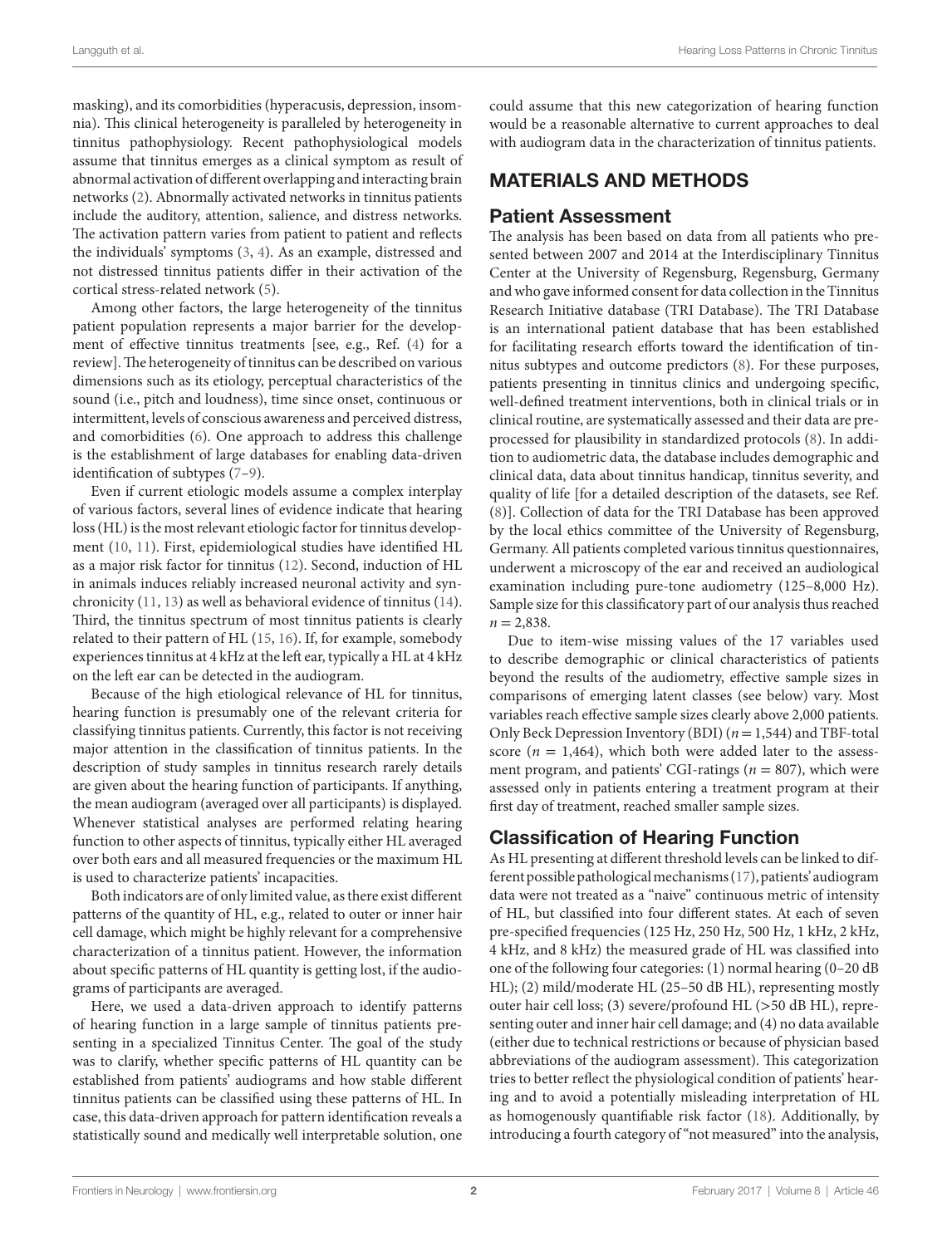a potential selection bias due to technical equipment or due to physicians' practices in assessing HL can be avoided.

## Statistical Methods

Latent class analysis (LCA) is a statistical approach for identifying groups of cases in multivariate categorical data. These groups are called latent classes. Our assumption is that HL of the left ear does not predetermine HL for the right side, and *vice versa*. Therefore, a vector of 14 variables (each frequency with 4 HL categories) per patient defines the starting point of statistical analysis. Theoretically, over 250 million combinations (exactly  $4**14 = 268,435,456$ ) are possible. Observed were 590 answering vectors in 2,838 patients. LCA tries to reproduce the empirical frequencies of these answering vectors by estimating two different kinds of model parameters: π*g*, i.e., the relative sizes of *G* latent classes (*G* has to be determined *a priori*), and the probability  $\pi_{\text{isg}}$  for an answer *s* ( $s = 1, ..., 4$ ) on each item  $i$  ( $i = 1, ..., 14$ ), given the membership in a certain latent class *g*. The class-specific answering probabilities  $\pi_{ix|g}$  thus indicate the nearness between this specific answer and membership in the respective latent class *g*. LCA therefore results in *G* membership probabilities per person to each of the latent classes (see Supplementary Material for further details). Strong solutions with little overlap between different latent profiles provide for each person one unequivocal high membership probability and *m* − 1 very low membership probabilities. Classification then is based on the modal value of these probabilities.

Visualization of membership probabilities is an intuitively appealing method of model evaluation. Alternatively, so-called fit indices can be calculated for each number of latent classes chosen. Clearly, a perfect model fit must be reached, if (in our case) 590 classes are introduced to the model. By introducing a penalty term for adding new latent classes, a decision for the optimal number of classes can be drawn choosing the model with the best fit. We used the BIC index as criteria to decide on the number of latent classes. Calculations were performed using WinMIRA by von Davier ([19\)](#page-7-18).

Differences between latent classes on continuous variables (like age) were assessed using SAS PROC GLM to perform analysis of variance for unequal cell sizes. Differences on qualitative variables (like sex) were assessed using chi-square test (SAS PROC FREQ). Due to the exploratory character of this study, no adjustment for type-I error inflation was performed.

## RESULTS

The sample comprised 2,838 patients (mean age  $51.7 \pm 12.9$  years, 67.6% male). In 1,925 of them, audiometric data were available.

In order to avoid local maxima of the estimation function, 50 starting values for parameter estimation were randomly chosen for each model covering 2 up to 12 latent classes. According to the BIC fit index, eight latent classes represent an optimal solution for the given data set. Posterior probabilities of class membership display excellent separation of groups of HL as indicated by a mean membership probability above 0.9 for all latent classes (**[Table 1](#page-3-0)**) (see Supplementary Material for details about the calculation of latent classes). Detailed clinical and demographic data of the sample are given in **[Table 2](#page-4-0)**.

The largest class (LC1; **[Figure 1](#page-6-0)** upper left chart) comprises nearly one-third (32.2%) of the sample and represents patients with lacking audiometry. By holding these untested patients in a separate group it is possible to scrutinize potential selection biases between clinical characteristics and audiometry. Therefore, it is meaningful to analyze these patients as a specific "pattern of hearing loss."

The 21.6% of the sample suffers from mild to moderate HL probably due to primarily outer hair cell damage especially for frequencies above 4 kHz (LC2; **[Figure 1](#page-6-0)**, upper right chart). This group was entitled "bilateral high frequency (HF) hearing loss." Tinnitus patients with nearly normal audiogram (LC3; **[Figure 1](#page-6-0)**, lower left chart) comprise about 20.6% of the total sample. Here, in rare cases (about 10% of this group), only frequencies above 4 kHz are involved with mild/moderate HL for both ears. A large proportion of patients with at least moderate HL in higher frequencies (2 kHz and above) for both ears can be observed in LC4. Twenty to thirty percent of this latent class were measured with thresholds over 50 dB above 4 kHz. Lower frequencies (below 500 Hz) are mostly not affected by HL. The proportion of this group is 13% of the total sample. The group was entitled "bilateral medium-high frequency HL."

**[Figure 2](#page-6-1)** displays patterns of HL with much smaller proportion among tinnitus patients (all <5%). LC5 (upper left chart in **[Figure 2](#page-6-1)**) was called "severe pantonal HL" and is characterized by high proportions of at least moderate HL at all measured frequencies. Almost half of the patients of this group have thresholds over 50 dB above 4 kHz. Both ears are concerned quite similarly.

By contrast, latent classes 6, 7, and 8 all display asymmetric patterns of HL. In LC6 (3.8% of total sample; upper right chart in **[Figure 2](#page-6-1)**), most patients have normal hearing at the right ear below 4 kHz but severely impaired hearing at their left ear at all frequencies. Damage on the left ear is mostly a HL between 25 and 50 dB ("mild to moderate"). We therefore named this group "left-sided pantonal medium HL."

It is noteworthy, that LC7 (2.9%, lower left chart of **[Figure 2](#page-6-1)**) is not a symmetrical counterpart to LC6, though in this group mostly the right ear is affected by HL. But whereas LC6 members displayed mild to moderate HL at their affected left ear, members of LC7 have a broadband severe HL at their right ears. Already at 125 Hz, more than 20% of this group suffer from threshold elevations above 50 dB. This proportion is continuously increasing with increasing frequencies up to nearly 60% at 8 kHz. We therefore called this group of patients "right-sided pantonal severe HL."

The smallest group of patients isolated by LCA can be depicted from the lower right chart of **[Figure 2](#page-6-1)** (LC8). In 1.2% of all patients, a pattern was observed with considerable proportion of normal hearing at the right ear in lower frequencies (e.g., 66% at 125 kHz), continuously decreasing to 20% at 8 kHz. But at patients' left ears, nearly nobody was measured with normal hearing at any frequency: mostly, a severe HL (thresholds >50 dB) could be observed across all frequencies, or the left ear was not assessed (especially at higher frequencies). As practically, all patients had a full examination of the right ear, it can be assumed that missing values for left ears in this group do not mean "unknown" degree of HL, but represent a physician's or audiologist's decision to stop the assessment, because complete deafness of the left ear impede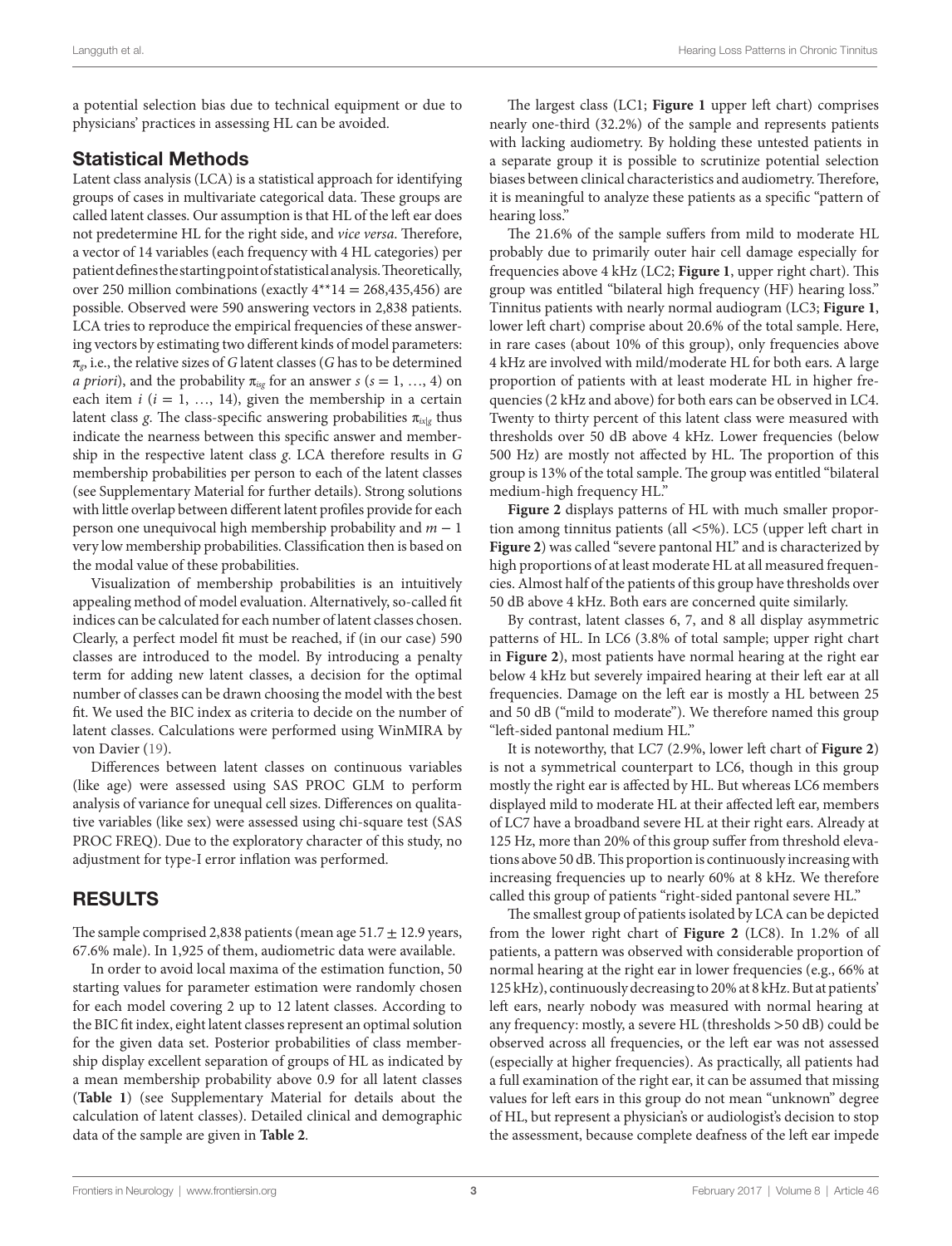|                 | Patient is classified into |                 |                 |                 |       | Mean membership probabilities for latent classes |       |       |                 |
|-----------------|----------------------------|-----------------|-----------------|-----------------|-------|--------------------------------------------------|-------|-------|-----------------|
| Class no.       | <b>Relative class size</b> | LC <sub>1</sub> | LC <sub>2</sub> | LC <sub>3</sub> | LC4   | LC <sub>5</sub>                                  | LC6   | LC7   | LC <sub>8</sub> |
| LC1             | 0.322                      | 1.000           | 0.000           | 0.000           | 0.000 | 0.000                                            | 0.000 | 0.000 | 0.000           |
| LC <sub>2</sub> | 0.216                      | 0.000           | 0.910           | 0.058           | 0.030 | 0.000                                            | 0.001 | 0.000 | 0.000           |
| LC <sub>3</sub> | 0.206                      | 0.000           | 0.054           | 0.943           | 0.003 | 0.000                                            | 0.001 | 0.000 | 0.000           |
| LC4             | 0.133                      | 0.000           | 0.057           | 0.004           | 0.914 | 0.009                                            | 0.012 | 0.004 | 0.000           |
| LC <sub>5</sub> | 0.048                      | 0.000           | 0.000           | 0.000           | 0.018 | 0.967                                            | 0.009 | 0.003 | 0.004           |
| LC6             | 0.037                      | 0.000           | 0.002           | 0.000           | 0.019 | 0.012                                            | 0.963 | 0.004 | 0.000           |
| LC7             | 0.029                      | 0.000           | 0.006           | 0.000           | 0.009 | 0.013                                            | 0.004 | 0.968 | 0.000           |
| LC <sub>8</sub> | 0.011                      | 0.000           | 0.000           | 0.000           | 0.000 | 0.002                                            | 0.000 | 0.000 | 0.998           |

#### <span id="page-3-0"></span>TABLE 1 | Mean membership probabilities for latent classes.

a full measurement of all frequencies at the left side. This group therefore was named "left-sided pantonal severe HL."

Latent class 1 (lacking audiometry) during all statistical comparisons of clinical and demographic parameters yielded results very similar to the total average or proportions of the total sample (see **[Table 2](#page-4-0)**). Therefore, no hints are present that the lack of an audiometric test was related to a certain subgroup of tinnitus patients. The relative size of the remaining seven HL-patterns thus could be adjusted to the proportions given in **[Table 2](#page-4-0)**. These reflect the expected latent class sizes in our patient sample, if all patients had received threshold measurements.

Mean age of patients (see **[Table 2](#page-4-0)**) was 51.7 years (SD 12.9) with the youngest patients presenting in LC3 (normal hearing) and the oldest patients in LC5 (severe pantonal HL). Female patients (total: 32.4%, see **[Table 2](#page-4-0)**) were under-represented in LC2 (bilateral HF HL) and LC4 (bilateral medium-HF HL), and at largest over-represented in LC5 (severe pantonal HL) and LC6 (left-sided pantonal medium HL).

Age at onset of tinnitus was on average 43.2 years (SD 13.9; **[Table 2](#page-4-0)**). Thus, there was a mean delay of nearly 9 years until presenting at the Regensburg Tinnitus Center. Patients with more or less normal hearing (LC3) had virtually no delay in help seeking. The small difference between age at onset as compared to biographical mean age (41.7 vs. 41.9 years) is probably confounded by missing values about the onset. Patients with bilateral medium-to-severe HF HL (LC4) and with severe pantonal HL (LC5) reported the latest onset of tinnitus.

Symptom load as measured by the Tinnitus Questionnaire (TQ, [20\)](#page-7-19) was highest in LC5 (severe pantonal HL), and lowest in LC3 (normal hearing). Signs of depression as measured by BDI were also most prominent in LC5, and quite lenient in all other patient groups. For the TBF Questionnaire, a short form of the Tinnitus Handicap Inventory, mean scores 2 points above the total average were found for LC5 and LC8 (left-sided pantonal severe HL). Whereas patients' self-ratings of tinnitus severity on the clinical global impression scale of tinnitus (CGI self-rating) revealed no significant differences between the different latent classes, the answers to the question "How much of a problem is your tinnitus?" differed significantly. But this effect was very small with membership in latent classes of HL explaining only less than 3% of the variance of patients' ratings.

Characteristics of tinnitus manifestation over groups of HL are also given in **[Table 2](#page-4-0)**. The different latent classes differed in most but not all characteristics (see **[Table 2](#page-4-0)**). Whether or not tinnitus started abruptly, differed most between LC4 (43% abrupt start) and LC5 (40%) on the one side, and over 60% for latent classes 6 (left-sided pantonal medium HL) and 7 (right-sided pantonal severe HL). A non-pulsatile tinnitus was in total reported by 79.6% of all patients. Only in LC7 (right-sided pantonal severe HL) this proportion was considerably smaller (66%).

Handedness of patients could not be shown to covary with patterns of HL (and therefore was also not connected to side of HL). On which side patients experienced their tinnitus (exclusively on one side or with dominance of one side vs. bilateral symptoms) was clearly connected to the asymetrical patterns of HL. Members of LC6 (left-sided pantonal HL) as well as members of LC8 (left-sided pantonal severe HL) reported tinnitus more often for their left side. Accordingly, patients in LC7 (right-sided pantonal severe HL) clearly reported more often to experience their tinnitus on the right side (48% as compared to 12.3% in the total sample).

For LC8 (left-sided pantonal severe HL), their tinnitus was more frequently experienced as constant over time. If patients suffered from HF HL (LC2) or had quite normal audiometric results (LC3), they tended more often to describe their tinnitus as a tonal event. Patients with severe pantonal HL (LC5) by contrast had much higher proportions of tinnitus experienced as a kind of noise. The tinnitus pitch did not differ too much across the LCs except a smaller proportion of very high pitch (19% as compared to 28% for the whole sample) in LC7 (right-sided pantonal severe HL), and more prominence of low pitch tinnitus in LC3 (normal hearing) and LC6 (left-sided pantonal medium HL) with 4.4 and 6.3% (total sample: 2.5%).

#### **DISCUSSION**

In the present study, we performed a data-driven analysis of a large sample to identify clinically meaningful subtypes of HL patterns among tinnitus patients. Information about hearing function was derived from standard pure-tone audiograms, which were all performed in the context of clinical routine assessment according to standard procedures in one clinical center.

A potential limitation of our study is the limited sensitivity of the standard audiogram. The database only contained audiogram data from air conduction measurements, which made it impossible to differentiate cochlear from conductive HL. Moreover measurement of otoacoustic emissions might provide a more exact measurement of outer hair cell function than audiometric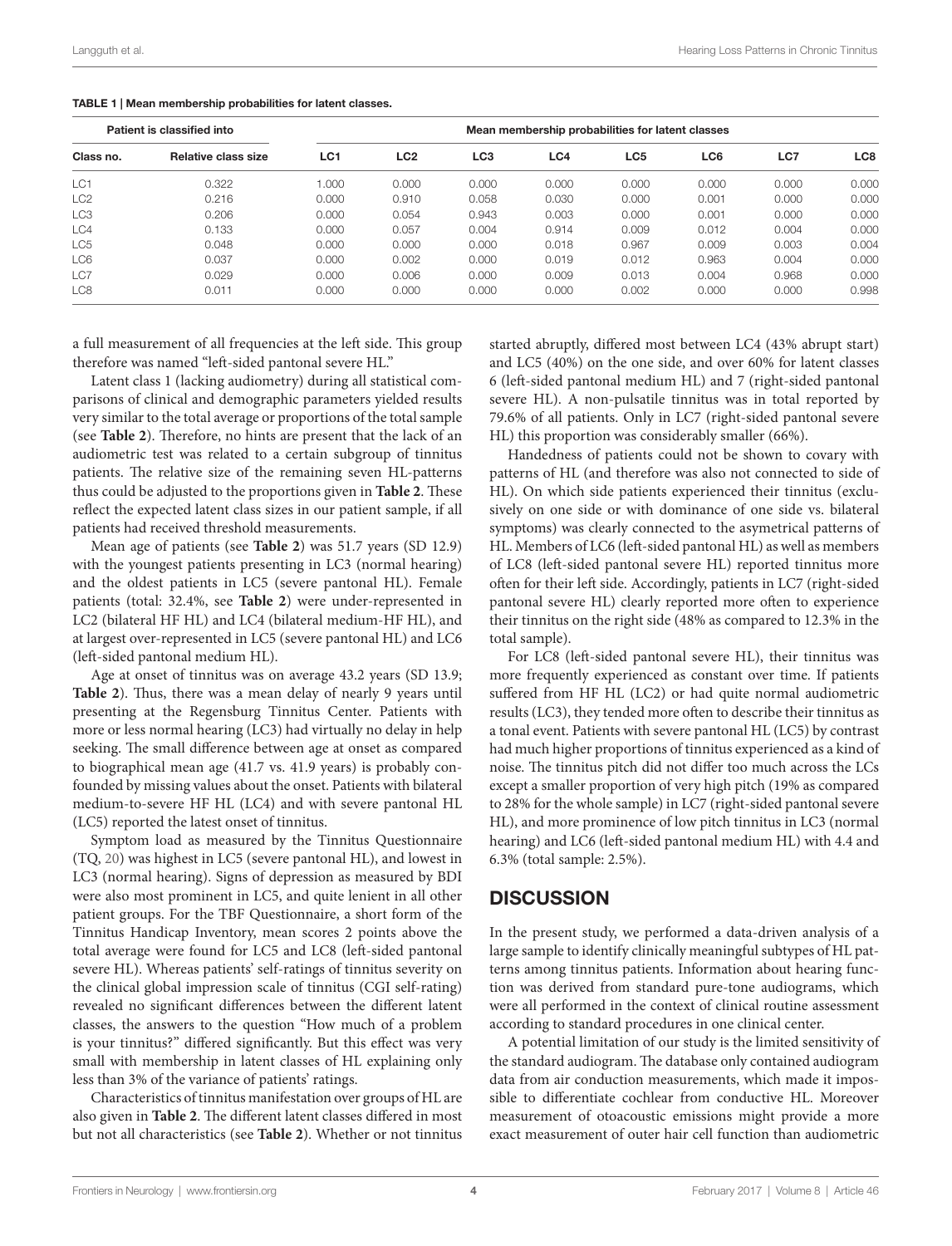#### TABLE 2 | Patterns of HL and related demographic and clinical data.

#### Description of patterns of HL

<span id="page-4-0"></span>

| Variable                                                | Pattern of<br>hearing loss<br>(HL)            | LC2: bilateral<br>high frequency<br>(HF) HL | LC3:<br>normal<br>hearing | LC4: bilateral<br>medium-HF HL | LC5: severe<br>pantonal HL | LC6:<br>left-sided<br>pantonal<br>medium HL | LC7:<br>right-sided<br>pantonal<br>severe HL | LC8:<br>left-sided<br>pantonal<br>severe HL | LC1: lacking<br>audiometry | Total                | Prob. F-test              |
|---------------------------------------------------------|-----------------------------------------------|---------------------------------------------|---------------------------|--------------------------------|----------------------------|---------------------------------------------|----------------------------------------------|---------------------------------------------|----------------------------|----------------------|---------------------------|
| Prevalence (adjusted)                                   | $N^{\rm a}$<br>(without LC1)                  | 614<br>0.319                                | 581<br>0.302              | 378<br>0.196                   | 135<br>0.070               | 104<br>0.054                                | 81<br>0.042                                  | 32<br>0.017                                 | 913<br>n.a.                | 2.838<br>1.00        | n.a.                      |
|                                                         |                                               |                                             |                           |                                |                            |                                             |                                              |                                             |                            |                      |                           |
| Age                                                     | Mean<br>SD                                    | 53.099<br>9.76                              | 41.878<br>11.32           | 58.706<br>10.94                | 61.186<br>12.78            | 53.799<br>10.92                             | 57.026<br>12.51                              | 57.372<br>12.69                             | 51.763<br>13.00            | 51.694<br>12.94      | p < 0.0001                |
| Age at onset                                            | Mean<br><b>SD</b>                             | 45.201<br>11.92                             | 41.726<br>11.98           | 47.869<br>13.51                | 47.944<br>16.61            | 45.765<br>10.92                             | 46.908<br>14.66                              | 44.630<br>16.91                             | 43.053<br>14.08            | 43.213<br>13.85      | p < 0.0001                |
| Tinnitus Questionnaire total score (at<br>screening)    | Mean                                          | 40.178                                      | 36.813                    | 41.894                         | 50.944                     | 44.768                                      | 42.519                                       | 46.500                                      | 41.639                     | 40.910               | p < 0.0001                |
|                                                         | SD                                            | 17.35                                       | 17.19                     | 16.83                          | 17.09                      | 17.35                                       | 17.95                                        | 17.88                                       | 18.31                      | 17.76                |                           |
| Beck Depression Inventory total score (at<br>screening) | Mean                                          | 10.117                                      | 10.835                    | 10.086                         | 14.356                     | 10.970                                      | 11.188                                       | 11.409                                      | 11.532                     | 10.905               | p < 0.01                  |
|                                                         | <b>SD</b>                                     | 8.04                                        | 8.62                      | 7.70                           | 9.84                       | 10.11                                       | 7.95                                         | 8.74                                        | 9.05                       | 8.60                 |                           |
| TBF-12 total score (at screening)                       | Mean<br>SD                                    | 12.772<br>5.10                              | 11.970<br>5.58            | 13.158<br>5.28                 | 14.971<br>4.90             | 13.563<br>0.96                              | 13.083<br>5.76                               | 14.733<br>5.20                              | 12.706<br>5.68             | 12.801<br>5.42       | p < 0.01                  |
|                                                         |                                               |                                             |                           |                                |                            |                                             |                                              |                                             |                            |                      |                           |
| Severity rating (patient, at screening)                 | Mean<br><b>SD</b>                             | 3.407<br>0.84                               | 3.219<br>0.90             | 3.548<br>0.81                  | 3.813<br>0.83              | 3.437<br>0.84                               | 3.472<br>0.87                                | 3.567<br>0.82                               | 3.486<br>0.90              | 3.431<br>0.88        | p < 0.0001                |
| CGI rating (patient, at first visit)                    | Mean<br>SD                                    | 3.880<br>0.79                               | 3.978<br>0.78             | 3.769<br>0.80                  | 3.800<br>0.94              | 4.094<br>0.96                               | 3.920<br>0.91                                | 4.133<br>0.92                               | 3.909<br>0.80              | 3.901<br>0.82        | n.s.                      |
| <b>Categorical variables</b>                            |                                               |                                             |                           |                                |                            |                                             |                                              |                                             |                            |                      | Prob. chi-<br>square test |
| Sex                                                     | % Female                                      | 24.9                                        | 36.7                      | 27.0                           | 50.4                       | 50.0                                        | 46.9                                         | 46.9                                        | 30.6                       | 32.4                 | p < 0.001                 |
| Handedness                                              | % Right hand                                  | 83.3                                        | 84.1                      | 83.1                           | 87.9                       | 80.6                                        | 73.8                                         | 78.1                                        | 83.8                       | 83.3                 | n.s.                      |
| Abrupt beginning of tinnitus                            | % Abrupt                                      | 48.8                                        | 56.8                      | 43.1                           | 40.0                       | 60.4                                        | 60.3                                         | 57.1                                        | 52.3                       | 51.1                 | p < 0.001                 |
| Tinnitus pulsation                                      | $%$ No                                        | 82.2                                        | 80.0                      | 82.3                           | 72.7                       | 81.5                                        | 66.2                                         | 75.0                                        | 77.9                       | 79.6                 | p < 0.01                  |
| Location of tinnitus <sup>b</sup>                       | % Right<br>% Left<br>% Both sides             | 8.6<br>18.2<br>18.2                         | 14.3<br>13.1<br>22.6      | 10.0<br>15.2<br>26.3           | 9.9<br>15.2<br>21.2        | 4.0<br>37.6<br>21.8                         | 48.2<br>11.1<br>6.2                          | 6.3<br>37.5<br>34.4                         | 12.9<br>17.7<br>18.7       | 12.3<br>17.1<br>20.6 | p < 0.001                 |
|                                                         | (worse left)<br>% Both sides<br>(worse right) | 16.7                                        | 16.6                      | 17.6                           | 21.2                       | 12.9                                        | 23.5                                         | 6.3                                         | 17.2                       | 17.1                 |                           |
|                                                         | % Both sides<br>equally                       | 27.8                                        | 24.5                      | 20.6                           | 24.2                       | 13.9                                        | 8.6                                          | 6.3                                         | 23.8                       | 23.4                 |                           |
| Tinnitus manifestation over time                        | % Constant                                    | 87.9                                        | 82.8                      | 88.8                           | 92.0                       | 88.5                                        | 80.8                                         | 93.3                                        | 84.4                       | 86.1                 | p < 0.05                  |

(*Continued*)

Hearing Loss Patterns in Chronic Tinnitus

Hearing Loss Patterns in Chronic Tinnitus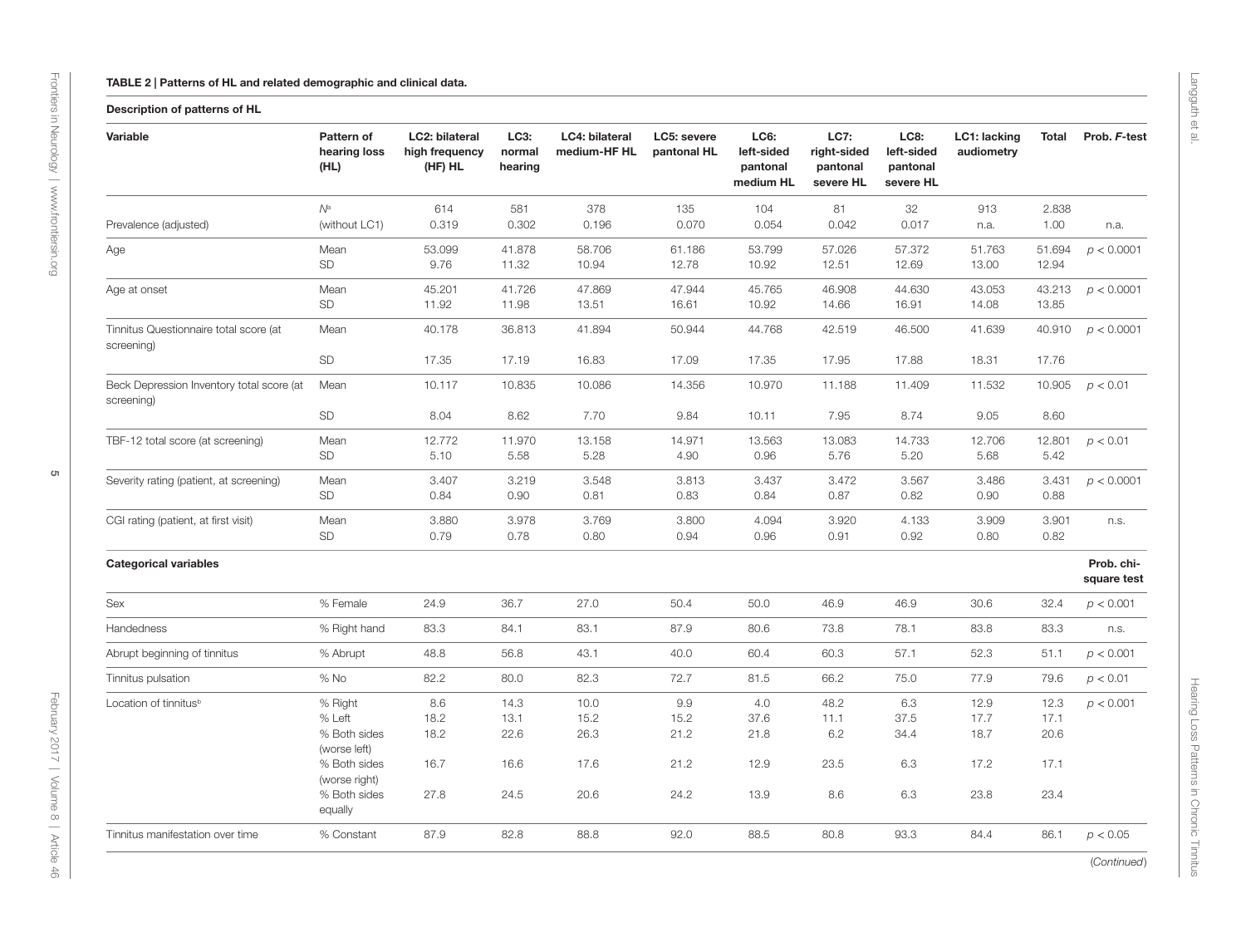| Description of patterns of HL                                                                                                |                                  |                                            |                                      |                                |                                                                          |                                                                                   |                                                                                                                                                                                                                                                                                                                     |                                                                                                                                                                                                                                                                                                                                                                                                      |                                                                                                                                                                                                                                                                                                                                                                                                 |                                  |               |
|------------------------------------------------------------------------------------------------------------------------------|----------------------------------|--------------------------------------------|--------------------------------------|--------------------------------|--------------------------------------------------------------------------|-----------------------------------------------------------------------------------|---------------------------------------------------------------------------------------------------------------------------------------------------------------------------------------------------------------------------------------------------------------------------------------------------------------------|------------------------------------------------------------------------------------------------------------------------------------------------------------------------------------------------------------------------------------------------------------------------------------------------------------------------------------------------------------------------------------------------------|-------------------------------------------------------------------------------------------------------------------------------------------------------------------------------------------------------------------------------------------------------------------------------------------------------------------------------------------------------------------------------------------------|----------------------------------|---------------|
| Variable                                                                                                                     | hearing loss<br>Pattern of<br>Э, | high frequency<br>LC2: bilateral<br>HE) HL | LC3:<br>normal<br>hearing            | LC4: bilateral<br>medium-HF HL | LC5: severe<br>pantonal HL                                               | medium HL<br>left-sided<br>pantonal<br>LC6:                                       | right-sided<br>severe HL<br>pantonal<br>LC7:                                                                                                                                                                                                                                                                        | LC8:<br>left-sided<br>pantonal                                                                                                                                                                                                                                                                                                                                                                       | C1: lacking<br>audiometry                                                                                                                                                                                                                                                                                                                                                                       | Total                            | Prob. F-test  |
| Loudness variation                                                                                                           | $%$ Yes                          | 60.4                                       | 61.1                                 | 55.5                           | 64.0                                                                     |                                                                                   | 59.2                                                                                                                                                                                                                                                                                                                | Severe HL<br>63.3                                                                                                                                                                                                                                                                                                                                                                                    | 61.5                                                                                                                                                                                                                                                                                                                                                                                            | 60.4                             | $\frac{3}{2}$ |
| Tonal characteristic of tinnitus <sup>®</sup>                                                                                | % Noise<br>% Tone                | 64.8<br>5.7                                | $65.6$<br>$19.6$<br>$19.6$           | 38.3<br>11.0<br>20.7           | $45.87$<br>$48.7$                                                        | $\begin{array}{c c} 8 & 5 & 0 \\ 6 & 0 & 0 \\ 5 & 0 & 0 \\ 0 & 0 & 0 \end{array}$ | $\begin{array}{c c c c c} 3 & 3 & 4 & 6 \\ 3 & 3 & 4 & 6 \\ 5 & 6 & 5 & 6 \\ 6 & 7 & 3 & 6 \\ 7 & 8 & 3 & 6 \\ 8 & 10 & 3 & 6 \\ 9 & 10 & 3 & 6 \\ 10 & 10 & 3 & 6 \\ 11 & 11 & 3 & 6 \\ 12 & 12 & 3 & 6 \\ 13 & 13 & 3 & 6 \\ 14 & 15 & 3 & 6 \\ 16 & 13 & 3 & 6 \\ 17 & 16 & 3 & 6 \\ 18 & 17 & 3 & 6 \\ 19 & 18$ | $\begin{array}{c c c c c} \mbox{\tiny{33.9}} & \mbox{\tiny{55.9}} & \mbox{\tiny{56.9}} & \mbox{\tiny{56.9}} \\ \mbox{\tiny{53.9}} & \mbox{\tiny{56.9}} & \mbox{\tiny{56.9}} & \mbox{\tiny{56.9}} & \mbox{\tiny{56.9}} \\ \mbox{\tiny{57.9}} & \mbox{\tiny{58.9}} & \mbox{\tiny{56.9}} & \mbox{\tiny{56.9}} & \mbox{\tiny{56.9}} \\ \mbox{\tiny{58.9}} & \mbox{\tiny{56.9}} & \mbox{\tiny{56.9}} & \$ | $\begin{array}{c c c c} \hline c_1 & c_2 & c_3 \\ \hline c_2 & c_3 & c_4 \\ \hline c_3 & c_4 & c_5 \\ \hline c_4 & c_5 & c_6 \\ \hline c_5 & c_6 & c_7 \\ \hline c_6 & c_7 & c_8 \\ \hline c_7 & c_8 & c_9 \\ \hline c_8 & c_9 & c_9 \\ \hline c_9 & c_9 & c_9 \\ \hline c_9 & c_9 & c_9 \\ \hline c_9 & c_9 & c_9 \\ \hline c_9 & c_9 & c_9 \\ \hline c_9 & c_9 & c_9 \\ \hline c_9 & c_9 & c$ | $67.7$<br>$67.7$<br>$67.7$       | p < 0.001     |
|                                                                                                                              | % Crickets                       | 21.5                                       |                                      |                                |                                                                          |                                                                                   |                                                                                                                                                                                                                                                                                                                     |                                                                                                                                                                                                                                                                                                                                                                                                      |                                                                                                                                                                                                                                                                                                                                                                                                 |                                  |               |
| innitus pitch                                                                                                                | % Very high                      | 30.8                                       |                                      |                                | $\begin{array}{c} 7.0000 \\ 0.0000 \\ -0.0000 \\ -0.0000 \\ \end{array}$ |                                                                                   |                                                                                                                                                                                                                                                                                                                     |                                                                                                                                                                                                                                                                                                                                                                                                      |                                                                                                                                                                                                                                                                                                                                                                                                 |                                  | p < 0.001     |
|                                                                                                                              | % Medium<br>% High               | 11.9<br>56.1                               | $27.8$<br>$60.9$<br>$61.4$<br>$41.4$ |                                |                                                                          | 1<br>8 2 3 9<br>8 4 8 6                                                           |                                                                                                                                                                                                                                                                                                                     |                                                                                                                                                                                                                                                                                                                                                                                                      |                                                                                                                                                                                                                                                                                                                                                                                                 | 0.<br>0. 0. 0. 0.<br>0. 0. 0. 0. |               |
|                                                                                                                              | Wo <sub>7</sub> %                | $\frac{3}{1}$                              |                                      |                                |                                                                          |                                                                                   |                                                                                                                                                                                                                                                                                                                     |                                                                                                                                                                                                                                                                                                                                                                                                      |                                                                                                                                                                                                                                                                                                                                                                                                 |                                  |               |
| <sup>b</sup> Lacking categories to 100% are "inside head," "elsewhere."<br>a Due to missing values, sample sizes might vary. |                                  |                                            |                                      |                                |                                                                          |                                                                                   |                                                                                                                                                                                                                                                                                                                     |                                                                                                                                                                                                                                                                                                                                                                                                      |                                                                                                                                                                                                                                                                                                                                                                                                 |                                  |               |

thresholds and it also remains to be determined whether the cut-offs for categorization of HL used in this study (<20 dB HL, 25–50 dB HL, >50 dB HL) are most appropriate. Finally, cochlear damage in the HF range above 8 kHz [\(21](#page-7-20)), dead regions between tested frequencies ([22\)](#page-7-21) and synaptopathy of high-threshold fibers [\(23](#page-7-22)) can all be relevant for tinnitus development but are not detected by the standard audiogram.

Presumably the different forms of "hidden hearing loss" are particularly relevant in LC3, the group with normal audiogram. However, in spite of the fact that patient categorization was only based on the audiogram which represents a rather rough information of cochlear function, our analysis revealed several relevant findings.

First, the classification algorithm identified eight distinct latent classes with an excellent separation. This means that all patients could be almost unambiguously allocated to a given class.

Second, the HL patterns of the different classes reflected typical clinical patterns of HL: bilateral normal hearing (LC3), bilateral HF HL (LC2), bilateral medium to HF HL (LC4), bilateral pantonal HL (LC5), medium (LC6), severe (LC8) pantonal HL left, and medium-to-severe pantonal HL right (LC7).

Third, patients of the various latent classes differed in most demographic and clinical tinnitus characteristics indicating the clinical relevance of our categorization and confirming HL as a relevant criterion for profiling of tinnitus patients.

As expected from the fact that bilateral HL frequently develops over the life span, patients with normal audiogram (LC3) were younger, whereas patients with pantonal pronounced HL (LC5) were older than average. This fits with the pattern of HL in LC5 which is typical for age-related HL. Another expected finding was that tinnitus laterality was related to the side of unilateral HL (LC6, LC7, LC8). Patients with unilateral HL (LC6, LC7) reported also more frequently abrupt tinnitus onset, which fits with sudden HL as a frequent cause of unilateral hearing impairment. By contrast, bilateral hearing impairment (LC4, LC5), which is typically developing slowly over time, was more often related to gradual onset.

Patients with HL exclusively in the HF range (LC2) and patients with normal audiogram (LC3), who frequently have hearing impairment in the extended HF range ([21\)](#page-7-20) had more often tonal tinnitus, which fits with their circumscribed hearing impairment. Accordingly, noise-like tinnitus was more frequently observed in patients with pantonal hearing impairment (LC5). Patients with pantonal impairment (LC5) were also characterized by higher tinnitus severity and more depressive symptoms, as reflected by increased scores in TQ, TBF-12, and BDI. This finding is in line with earlier investigations demonstrating that the degree of HL is associated with tinnitus severity ([24\)](#page-7-23).

In summary, our findings revealed distinct subtypes that reflect prototypic forms of HL and that differ in several relevant clinical characteristics. Further research should aim at further refinement by taking into account more detailed audiological informations. Finally, other possible approaches for cluster analyses should be tested and compared. One possible approach would be to weight differences between adjacent frequencies, as they might be particularly relevant for tinnitus generation ([25\)](#page-7-24). Such an approach may help to better identify relevant characteristics of hearing function (for example, the 4 kHz dip as a typical pattern of HL

[ABLE 2] Continued

BLE 2 | Continued

acking

*Lacking category is "other."*

category is "other.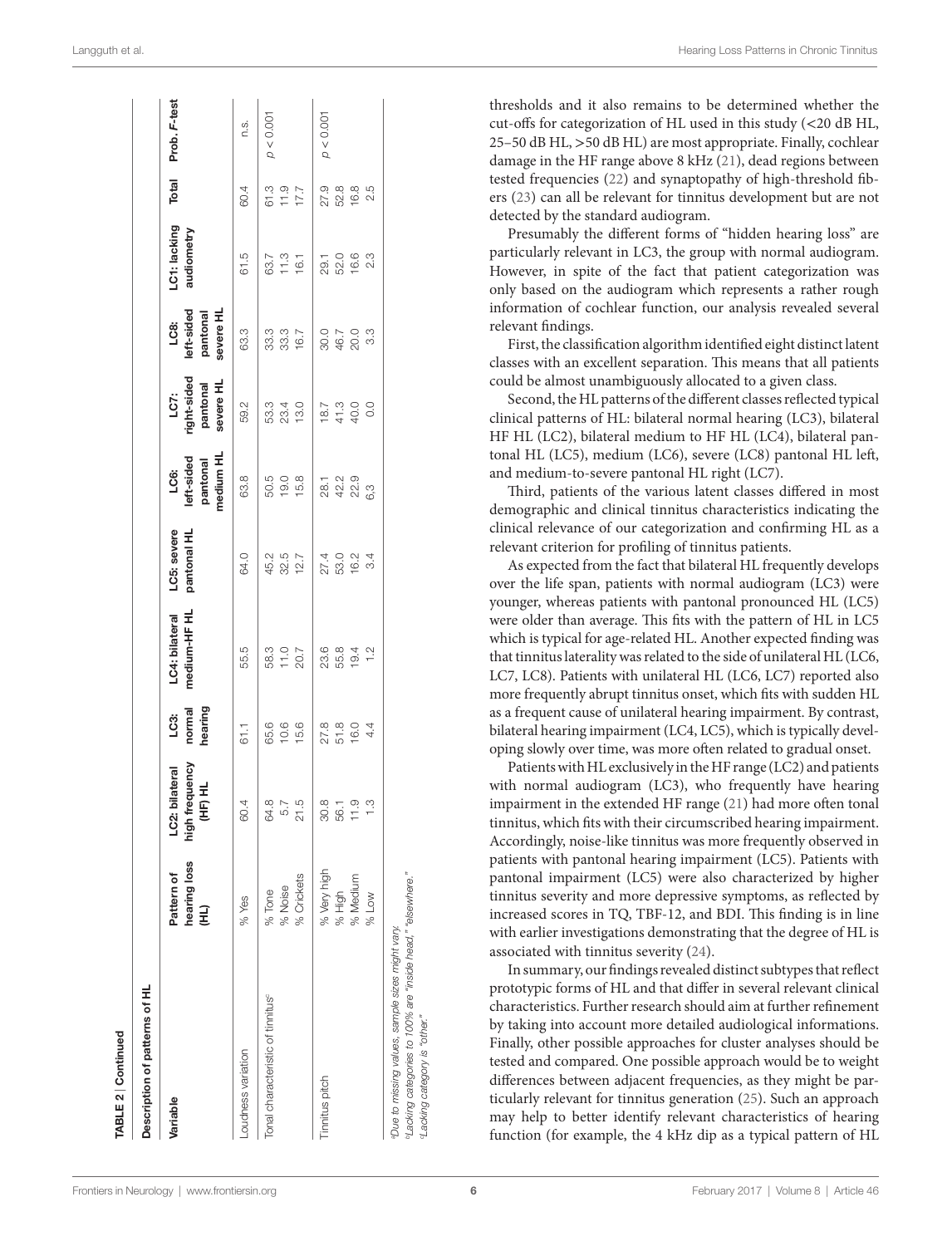

<span id="page-6-1"></span><span id="page-6-0"></span>